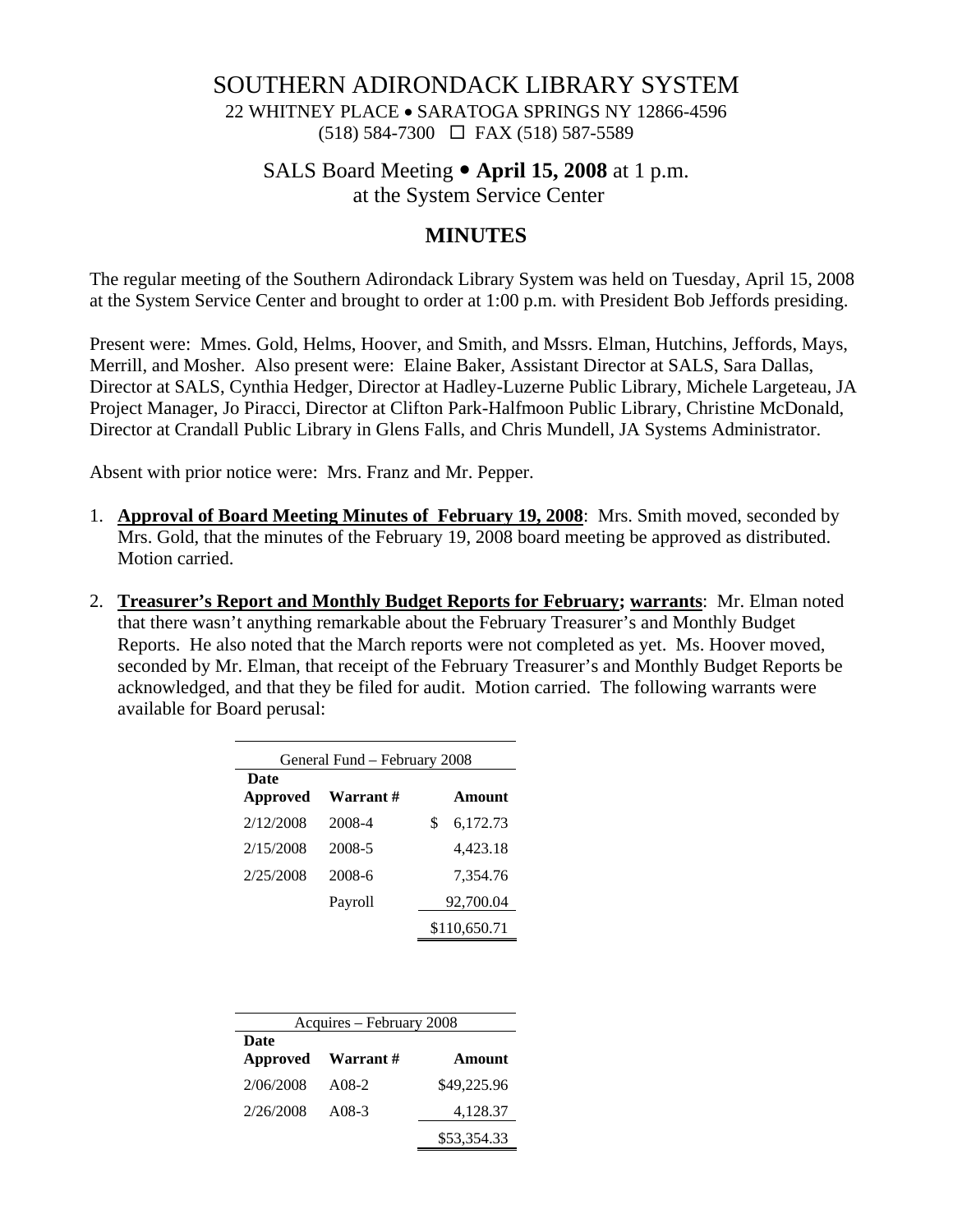| Trust & Agency - February 2008 |          |             |  |  |
|--------------------------------|----------|-------------|--|--|
| Date                           |          |             |  |  |
| Approved                       | Warrant# | Amount      |  |  |
| 2/06/2008                      | TA08-1   | \$3,289.39  |  |  |
| 2/26/2008                      | TA08-2   | 19,847.67   |  |  |
|                                |          | \$23,137.06 |  |  |

#### 3. **Director's Report**:

A. *Joint Automation Report*: Mrs. Largeteau reported that the JA Council recommends a fee increase from \$.07 to \$.08 per item to take effect in January 2009. Raising the fee is necessary because the servers and other outdated equipment will need to be replaced. A committee has been formed to research programs that will allow people to pay fines, etc. using credit cards.

Kathy Naftaly has agreed to chair the Polaris Users Group.

JA has been working with the Round Lake Library regarding technical issues in the new Malta branch.

JA has been training the MVLS libraries in using the Acquisitions portion of Polaris. Chris Mundell is again handling the Gates Grants; there is a December deadline.

JA is also working on Polaris enhancements that have been requested by the membership.

Looking to the future, the connections that the big 4 libraries have is not large enough to handle the traffic; JA is looking into how to take care of that in the future. The next JA meeting is June 3<sup>rd</sup> at MVLS.

B. *Other*: Galway Public Library's "*Story Quilt*" program was featured in the March, 2008 edition of *American Libraries.*

The New York State Library received a grant for broadband access; SALS may see some funds.

Mrs. Dallas, Mrs. Baker, and Mrs. Ferriss presented the program "Data is Not a Four-Letter Word" at PLA.

Mrs. Dallas reported on the LSTA Grant Library 2.0 Workshop.

A Friday Night Conversation at SALS was held for the trustees of the Stillwater Free Library. Some board members suggested a second one dealing with library finances. They can be replicated for all member library boards.

June Garcia and Sandra Nelson will be here on May 6-7, 2008 to present the CPLA Workshop, "Politics and Networking" at the Saratoga Springs Public Library. To date, over forty people have registered.

Stillwater Free Library and Hudson Falls Free Library declined the Gates Grant.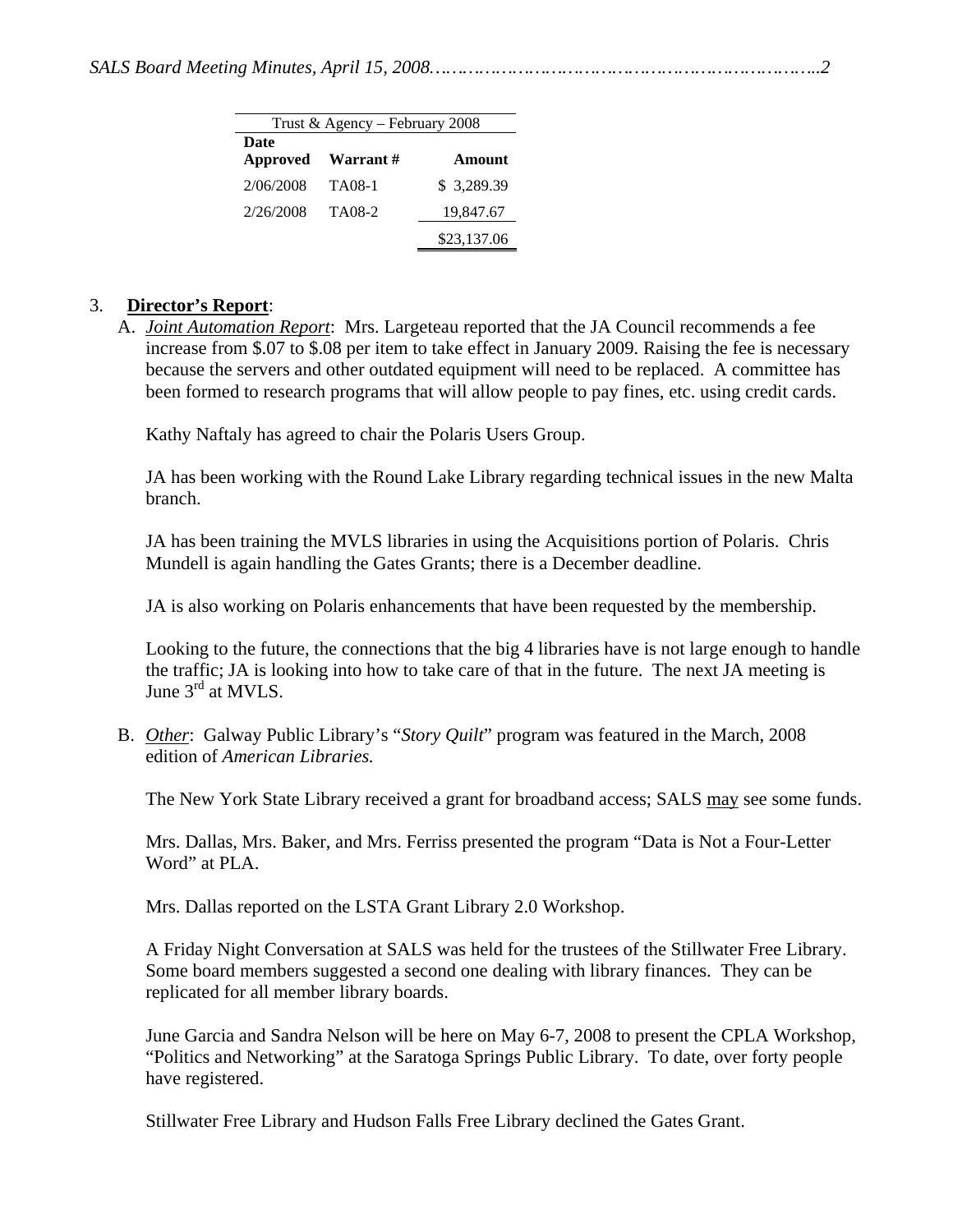*SALS Board Meeting Minutes, April 15, 2008……………………………………………………………..3* 

The Gates Foundation provided an advocacy workshop called "Turning the Page" for library staff, trustees and volunteers at the Sagamore. Local people, Senator Betty Little, Supervisors Frank Mazzano and Joanne Yepsen, and library trustee John Hosley were asked to participate in a panel discussion.

The Gates grant has provided funds to help libraries purchase between 100—200 public access computers in the MVLS/SALS region in year 1.

Mrs. Dallas and Chris Mundell explained that JA staff currently supports between 200—300 staff computers and 1,000 public computers. This is one reason it is highly recommended that computers should be purchased through JA to allow for standardized equipment and configuration. Computers purchased or received outside of JA purchases places a great strain on the JA staff and cannot be supported by JA.

### 4. **Committee Reports**:

- A. *Audit & Finance*:
- B. *Building*:
- C. *Bylaws Committee*:
- D. *Central Library Aid and Services*:
- E. *County Aid Coordinators*:
- F. *Library Services*:
	- i) 2007 Library Program of the Year Awards: Mrs. Gold, as Chairperson of the Library Services Committee, recommends the 2007 Library Program of the Year Awards be awarded to Saratoga Springs Public Library for their program "*Strengthening Families,"*  and to Greenwich Free Library for their program *"Only the Message Mattered."* Motion carried.
	- ii) Gates Grant: Mrs. Gold recommended the Board approve SALS apply for the Gates Grant. Motion carried.
	- iii) Delivery Service: Mrs. Dallas spoke about the status of the current delivery service with Velocity. Mrs. Gold recommend the Board authorize Mrs. Dallas investigate and send out for bids on a new delivery service. Motion carried.
- G. *Personnel*:
	- i) 2007 Trustee of the Year Awards: Mrs. Smith, as Chairperson pro-tem of the Personnel Committee, (Miss Hoover was unable to make the pre-meeting meeting) recommended the 2007 Trustee of the Year Awards be given to Joseph E. Mastrianni from Bolton Free Library (posthumously), and to Cynthia Fosberry from Hadley-Luzerne Public Library. Motion carried.
- H. *Trustee Nominating*: The Notice of Annual Business Meeting went out with the invitations to the Annual Dinner. The Trustee Nominating Committee will be putting forth the following candidates:
	- i) Hamilton County: Russell DeFonce
	- ii) Warren County: Sandi Payne
	- iii) Washington County: Paul Mays
- I. *50<sup>th</sup> Anniversary Committee*: Sticky note pads with SALS 50<sup>th</sup> Anniversary logo and green retractable pens with SALS name and years will be given out at the Annual Meeting. The Story Circle programs at the libraries are receiving rave reviews. Nancy Pearl will have a

program Monday the  $19<sup>th</sup>$  (Annual Meeting), on NPR Tuesday morning, Clifton Park-Halfmoon Public Library on Tuesday afternoon at 2 p.m. ("Opening Books, Opening Doors: Providing Effective Reader's Advisory Service" for public library staff, Saratoga Springs Public Library on Tuesday evening at 7 p.m. "The Pleasures and Perils of a Life of Reading," for Friends of the Library and general public, and Wednesday evening at the Clifton Park